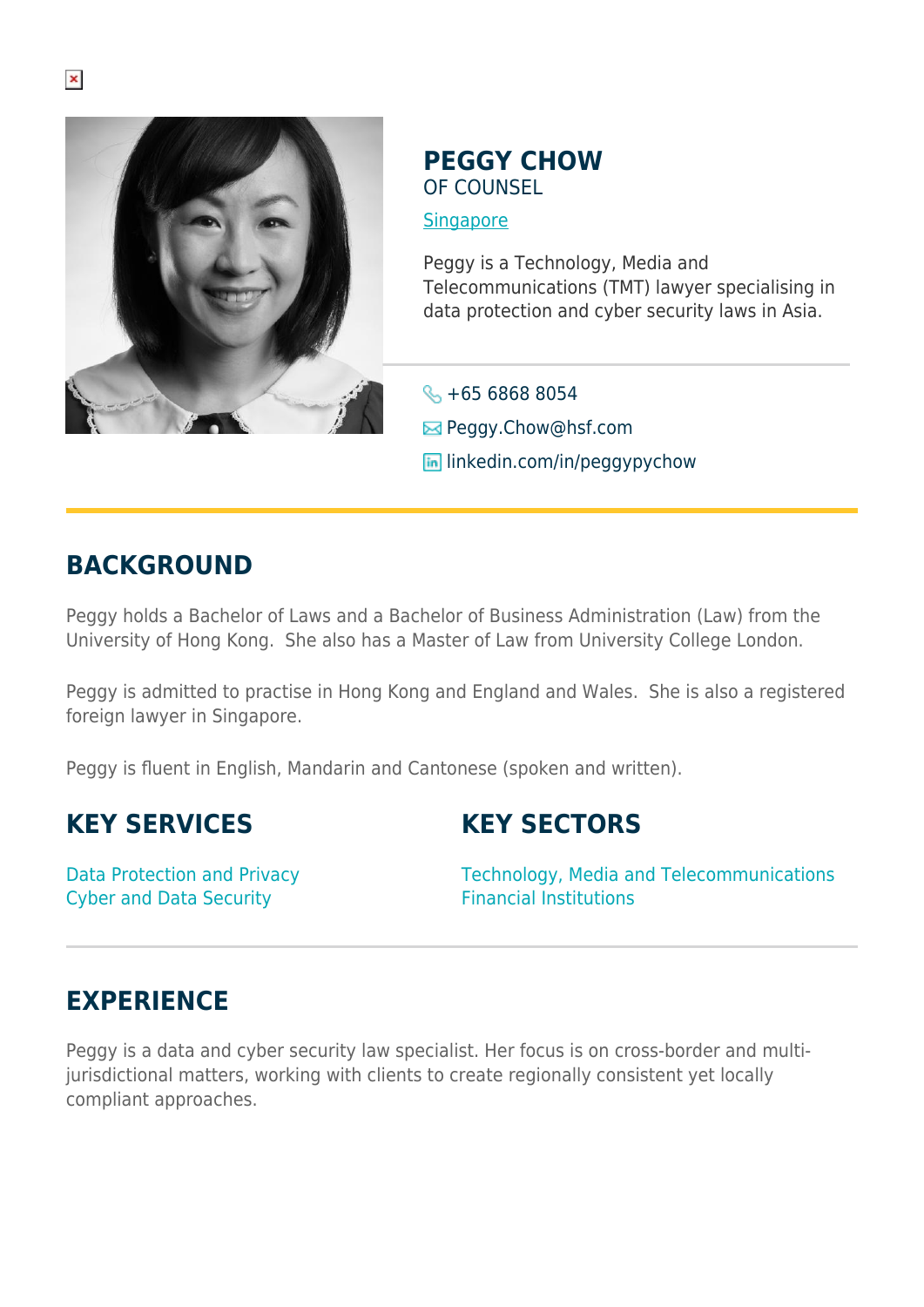Peggy advises on all types of data and cyber laws with particular focus on Hong Kong and mainland China. She is also familiar with the data and cyber regulatory landscape across Asia including Singapore. Based in Singapore, Peggy provides clients with a 'one-stop-shop' for all multi-jurisdiction and/or cross-border data protection law, data localisation and cybersecurity law issues in Asia. She also advises on the EU GDPR with particular focus on its implications to non-EU based businesses.

Peggy holds the CIPP/A (Certified Information Privacy Professional/ Asia) qualification. Peggy has spoken at numerous conferences on Asia data protection and GDPR in the region.

Peggy was named as a Thomson Reuters Stand-out Lawyer in March 2022. Peggy was also recognised as (i) a Rising Star in APAC by IFLR in the privacy and data protection category in 2021; and (ii) an Expert in the Rising Stars Expert Guide for her work in privacy and data protection in 2020 and 2021. She was ranked as a Next Generation Lawyer in the Legal 500 Asia Pacific Guide in 2017 and 2018.

She is qualified to practice Hong Kong laws and English laws, and a foreign registered lawyer in Singapore. She is fluent in English and Chinese (Mandarin and Cantonese).

Her practice covers the following areas:

### **1. Asia data protection and cybersecurity**

Peggy's data and cyber security practice covers (i) regulatory and compliance (e.g. data processing, cross-border data transfer, data breach response, etc.); (ii) data commercialisation, data ownership/control and data sharing issues; and (iii) cyber security (risk management, pre-breach documentation and post-breach responses).

#### **2. Telecoms regulatory and Internet**

Peggy advises on telecoms and e-commerce regulations in Asia.

#### **3. Intellectual property**

Peggy also advises on intellectual property strategy, due diligence and licensing agreements.

Peggy's experience includes advising:

a Europe-based financial services provider on its data protection compliance project covering 15 APAC jurisdictions